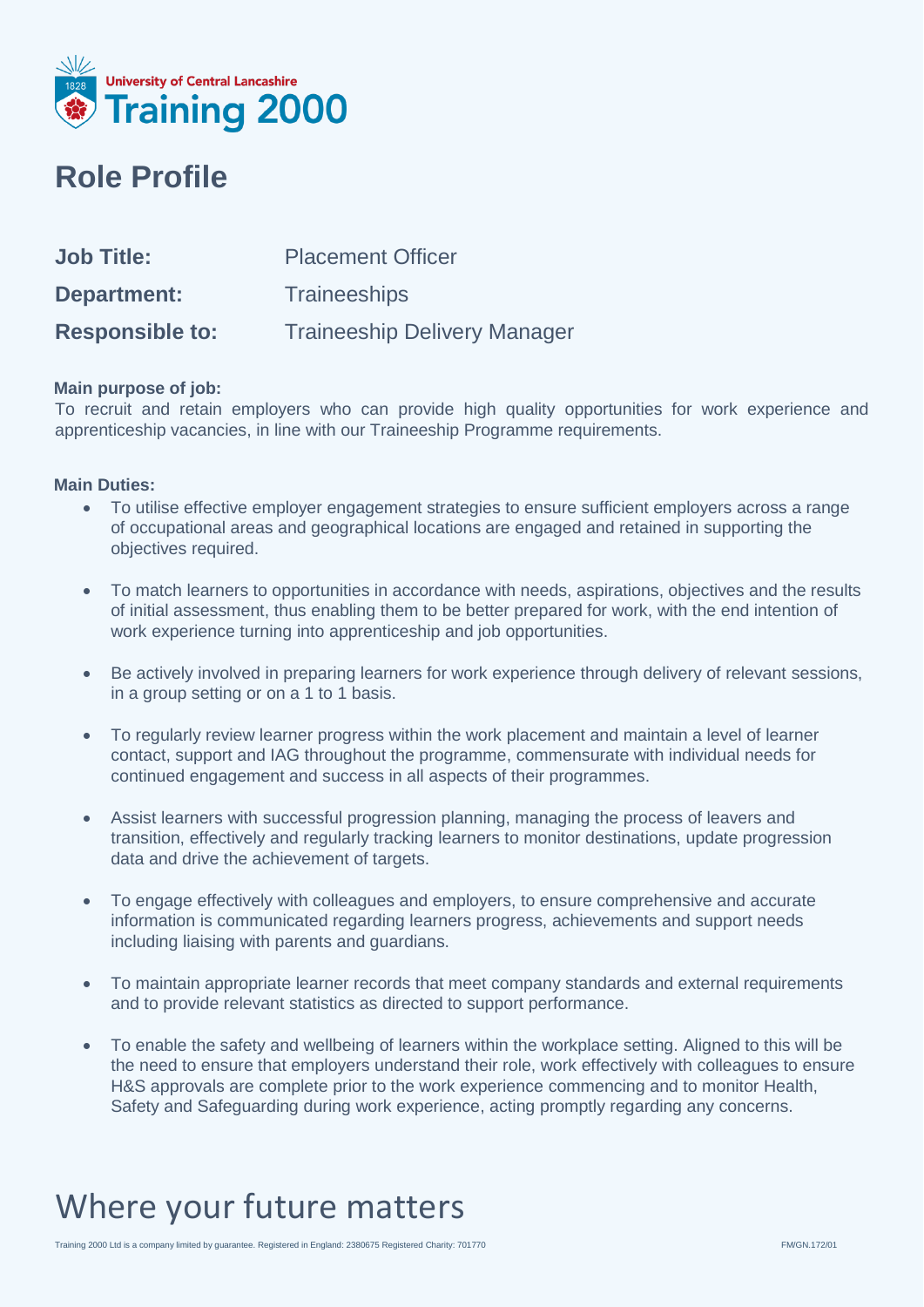

- To work closely with the recruitment and business development teams to ensure that current apprenticeship vacancies are best utilised, offering work experience as work trials and converted into opportunities that support our learners to ultimately progress onto an apprenticeship.
- To facilitate customer feedback, encourage the learner voice and completion of surveys in order to collate valuable evidence that will contribute in the development and delivery of the department Self-Assessment Report and Quality Improvement Plan in the pursuit of continuous improvement towards excellence.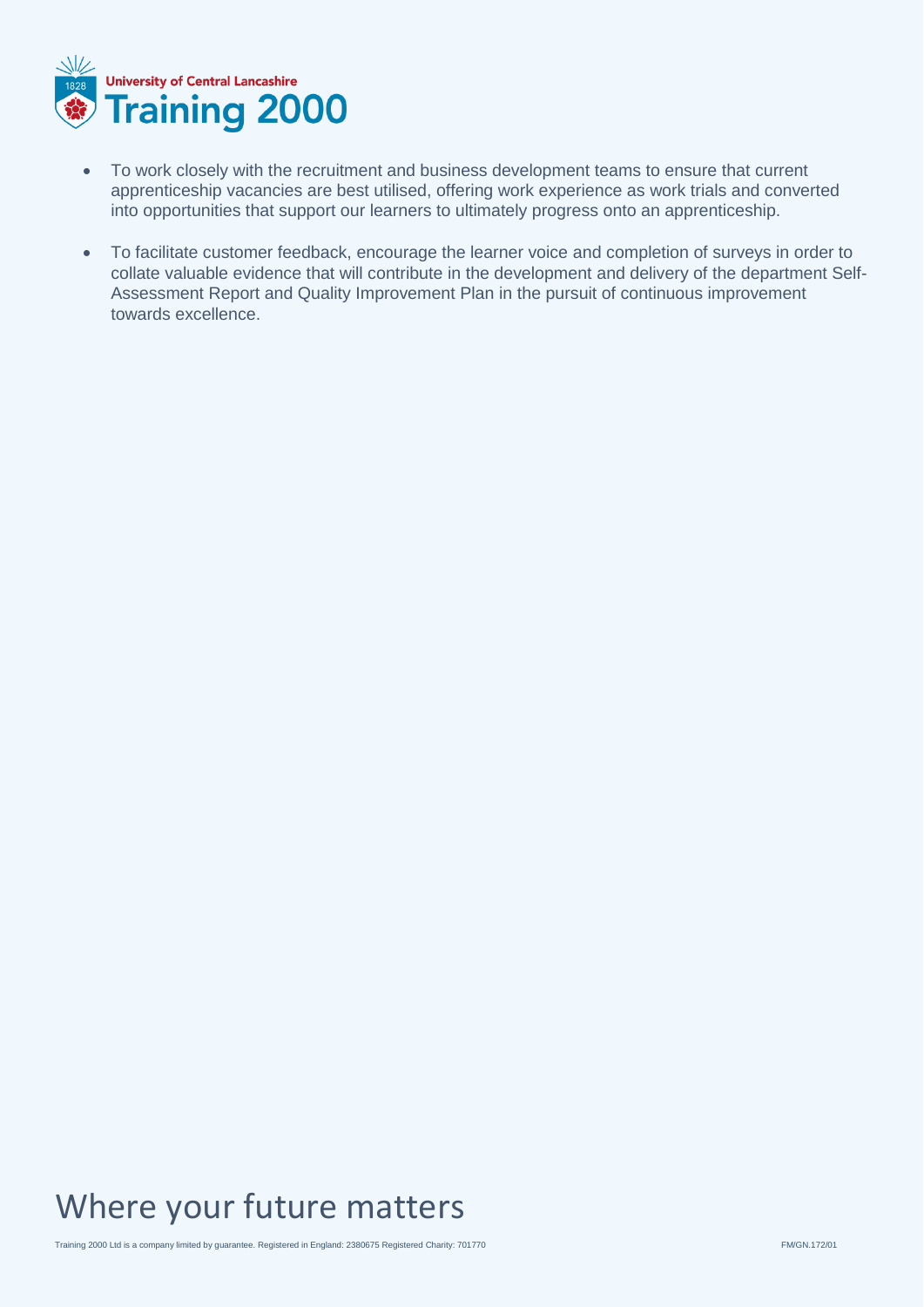

# **Person Specification**

| <b>Job Title:</b>      | <b>Placement Officer</b>            |
|------------------------|-------------------------------------|
| Department:            | <b>Traineeships</b>                 |
| <b>Responsible to:</b> | <b>Traineeship Delivery Manager</b> |

| <b>Criteria</b>                    | <b>Essential requirements</b>                                                                                                                                                                                                                                                                                                                                                                                                                                                                                                                                                                                                                       | <b>Desirable requirements</b>                                                                                                                                                                                                                                                                                                                                                                                                                                                             |
|------------------------------------|-----------------------------------------------------------------------------------------------------------------------------------------------------------------------------------------------------------------------------------------------------------------------------------------------------------------------------------------------------------------------------------------------------------------------------------------------------------------------------------------------------------------------------------------------------------------------------------------------------------------------------------------------------|-------------------------------------------------------------------------------------------------------------------------------------------------------------------------------------------------------------------------------------------------------------------------------------------------------------------------------------------------------------------------------------------------------------------------------------------------------------------------------------------|
| Knowledge &<br>Qualifications      | Possession of or willingness to work<br>towards a Level 3 in Information,<br>Advice and Guidance qualification.<br>Possession of or willingness to work<br>$\bullet$<br>towards a Level 3 Preparing to Teach<br>qualification.<br>Maths, English and ICT qualification<br>at least Level 2 or equivalent<br>Full UK driving licence and access to<br>a vehicle.                                                                                                                                                                                                                                                                                     | Knowledge and understanding of<br>$\bullet$<br>Government funded provision in<br>the Traineeship area.<br>Knowledge of Government funded<br>$\bullet$<br>external audit processes and<br>documentation.<br>Knowledge of local employer<br>$\bullet$<br>networks & labour market<br>information.<br>Knowledge of engagement<br>$\bullet$<br>strategies to recruit, retain &<br>progress customer group.<br>Knowledge of opportunities for<br>$\bullet$<br>progression within the locality. |
| Skills &<br>Relevant<br>Experience | Experience of influencing people in a<br>$\bullet$<br>working sales/ recruitment<br>environment.<br>Experience of generating new<br>business through outbound call<br>activities with new and existing<br>companies.<br>Strong & effective customer service<br>skills.<br>Interpersonal skills & ability to<br>communicate with customer group,<br>other stakeholders and external<br>partners.<br>Works well as part of a team &<br>strongly supports others.<br>Ability to use and set SMART<br>Objectives in Learning Plans &<br>Reviews.<br>Ability to effectively using Influencing<br>& negotiating skills to procure<br>service/opportunity. | Experience of working with<br>$\bullet$<br>employers in a work placement or<br>work trial scenario.<br>Experience in working with young<br>people aged 16-19.<br>Strong experience of working with<br>vulnerable client groups engaging<br>& retaining them in a learning<br>process using IAG.                                                                                                                                                                                           |